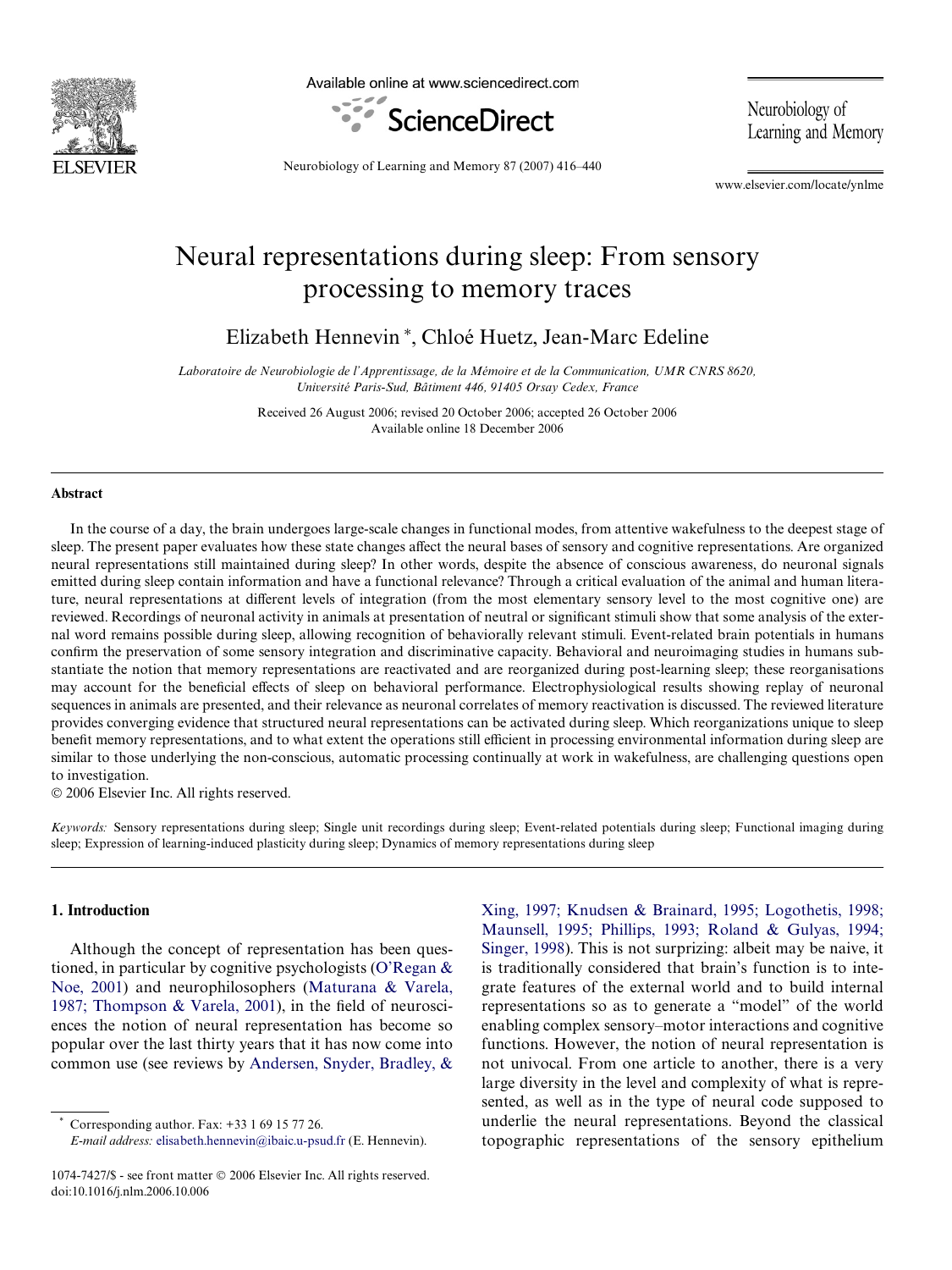described at the cortical [\(Cowey & Ellis, 1969; Kaas,](#page--1-3) [Nelson, Sur, Lin, & Merzenich, 1979; Merzenich, Knight, &](#page--1-3) [Roth, 1975](#page--1-3)) and subcortical [\(Covey & Casseday, 1986;](#page--1-4) [Malpeli & Baker, 1975; Merzenich & Reid, 1974\)](#page--1-4) levels, neural representation ranges from simply a neuronal signal that has a content and performs a function ([deCharms &](#page--1-5) [Zador, 2000\)](#page--1-5), to a response pattern obtained over a cortical area at presentation of a natural stimulus [\(Wang, Merze](#page--1-6)[nich, Beitel, & Schreiner, 1995](#page--1-6)), and to widely distributed neuronal assemblies whose firing rate is synchronized across various brain areas in the millisecond scale [\(Engel,](#page--1-7) [Fries, & Singer, 2001\)](#page--1-7). The smallest common denominator to all these views is the idea that a neural representation contains information. The questions addressed in the present paper are thus: Do neuronal signals emitted during sleep carry information? Have they a content? Have they any functional relevance?

Addressing these questions may surprise given that loss of consciousness, loss of sensory awareness, and unresponsiveness to stimuli from the external world are among the major features defining sleep. However, sleep does not bring a little death. The neuroscience community no longer conceives of the sleeping brain as simply dormant, fully disconnected from the environment and completely quiescent. In particular, the relations between sleep and cognition have attracted considerable interest in the last decade, as attested by the recent spate of publications on that topic. In the field of sleep and cognition, now called "the cognitive" neuroscience of sleep" ([Hobson & Pace-Schott, 2002](#page--1-8)), it is explicitly or implicitly assumed that neural representations can be activated or can be spontaneously active and eventually modified during sleep. The present review presents some aspects of that literature, posing as many questions as it answers. Starting with the issue of sensory representations in the first two sections, we will progress by evaluating whether learned representations are accessible and can be expressed during sleep, to finally address, in the last section, the question of the dynamics of memory representations during sleep. Despite partial overlaps, the review does not cover the fields of "information processing during sleep" (see [Atienza, Cantero, & Escera, 2001; Bonnet, 1982; Coe](#page--1-9)[nen & Drinkenburg, 2002\)](#page--1-9), nor that of "sleep and memory" (see [Maquet, Smith, & Stickgold, 2003b](#page--1-10), as well as [Gais &](#page--1-11) [Born, 2004a; Rauchs, Desgranges, Foret, & Eustache, 2005;](#page--1-11) [Walker & Stickgold, 2006](#page--1-11)). Lastly, though dreaming is the clearest evidence of the activation of internal representations during sleep, the special field of "dreams" is not tackled at all. Dreaming has long been the object of a neurobiological approach ([Hobson & McCarley, 1977\)](#page--1-12), but linking the subjective mental experiences of dreams with any neural representation is a challenge that is far from being achieved, if ever (see [Fagioli, 2002; Hobson, Pace-](#page--1-13)[Schott, & Stickgold, 2000; Nielsen, 2000, 2004; Revonsuo,](#page--1-13) [2000; Schwartz & Maquet, 2002; Solms, 2000\)](#page--1-13).

Classically, two states of sleep are distinguished, paradoxical sleep (PS; also known as rapid-eye movement sleep or REM sleep) and slow-wave sleep (SWS; also referred to as non-REM sleep). In animals, the terms SWS and non-REM sleep are synonymous, and the former is generally used. In humans, the two terms are not synonymous; non-REM sleep is subdivided into a continuum of four stages reflecting the depth of sleep: sleep onset period (stage 1), light sleep (stage 2), and SWS (stages 3 and 4). Because many of the reported data are from animal studies, the term SWS is used here in its more global acceptance (i.e., the whole non-REM sleep).

Contrary to waking and PS which are both associated with fast rhythms of brain electrical activity, SWS is characterized by large-amplitude, low-frequency (<15 Hz) oscillations reflecting a massive synchronization of neuronal activities in thalamocortical networks. Spindles, delta waves, and slow oscillation are the three brain rhythms defining SWS. The neuronal patterns prevailing in thalamocortical systems, a burst-silence mode during SWS versus a sustained single-spike activity during waking and PS, are under the control of generalized modulatory systems originating in the brainstem, the hypothalamus, and the basal forebrain (review in [Jones, 2005; Pace-Schott & Hob](#page--1-14)[son, 2002; Steriade, 2003; Steriade & McCarley, 1990](#page--1-14)). But none of the natural states of vigilance is uniform. It is well known that within the waking state, the level of arousal modulates sensory responses (e.g., [Foote, Berridge, Adams,](#page--1-15) [& Pineda, 1991; Hubel, Henson, Rupert, & Galambos,](#page--1-15) [1959; Morrow & Casey, 1992\)](#page--1-15), and that attentional processes strongly influence sensory processing, either facilitating responses to target stimuli or suppressing responses to non-target stimuli (review in [Desimone & Duncan, 1995\)](#page--1-16). Qualitatively different epochs, and thereby differences in sensory processing, also exist within a given sleep state. This is the case of the epochs with or without ocular saccades in PS (e.g., [Baust, Berlucchi, & Moruzzi, 1964; Cairns, Kiang,](#page--1-17) [McErlane, Fragoso, & Soja, 2003](#page--1-17)). This is also the case of the depolarizing and hyperpolarizing phases of the slow oscillation in SWS ([Massimini, Rosanova, & Mariotti,](#page--1-18) [2003\)](#page--1-18). Indeed, during SWS, the membrane potential of cortical neurons oscillates between depolarized and hyperpolarized levels with a periodicity of about 1 s. This cyclic alternation is reflected in the electroencephalogram (EEG) by a slow (<1 Hz) oscillation: cortical neurons are depolarized and fire spikes during depth-negative EEG waves, while they are hyperpolarized during depth-positive EEG waves [\(Steriade, Timofeev, & Grenier, 2000;Timofeev, Gre](#page--1-19)[nier, & Steriade, 2001](#page--1-19)). Lastly, some factors independent of the sleep process per se modulate sensory processing during sleep: to take only one example in human, differences in stimulus processing were observed between the first and second part of the night for the same sleep stage [\(Plihal,](#page--1-5) [Weaver, Mölle, Fehm, & Born, 1996\)](#page--1-5).

### **2. Sensory representations during sleep: Neuronal activity in sleeping animals**

From which literature can it be inferred that sensory representations are or are not maintained during sleep? If we